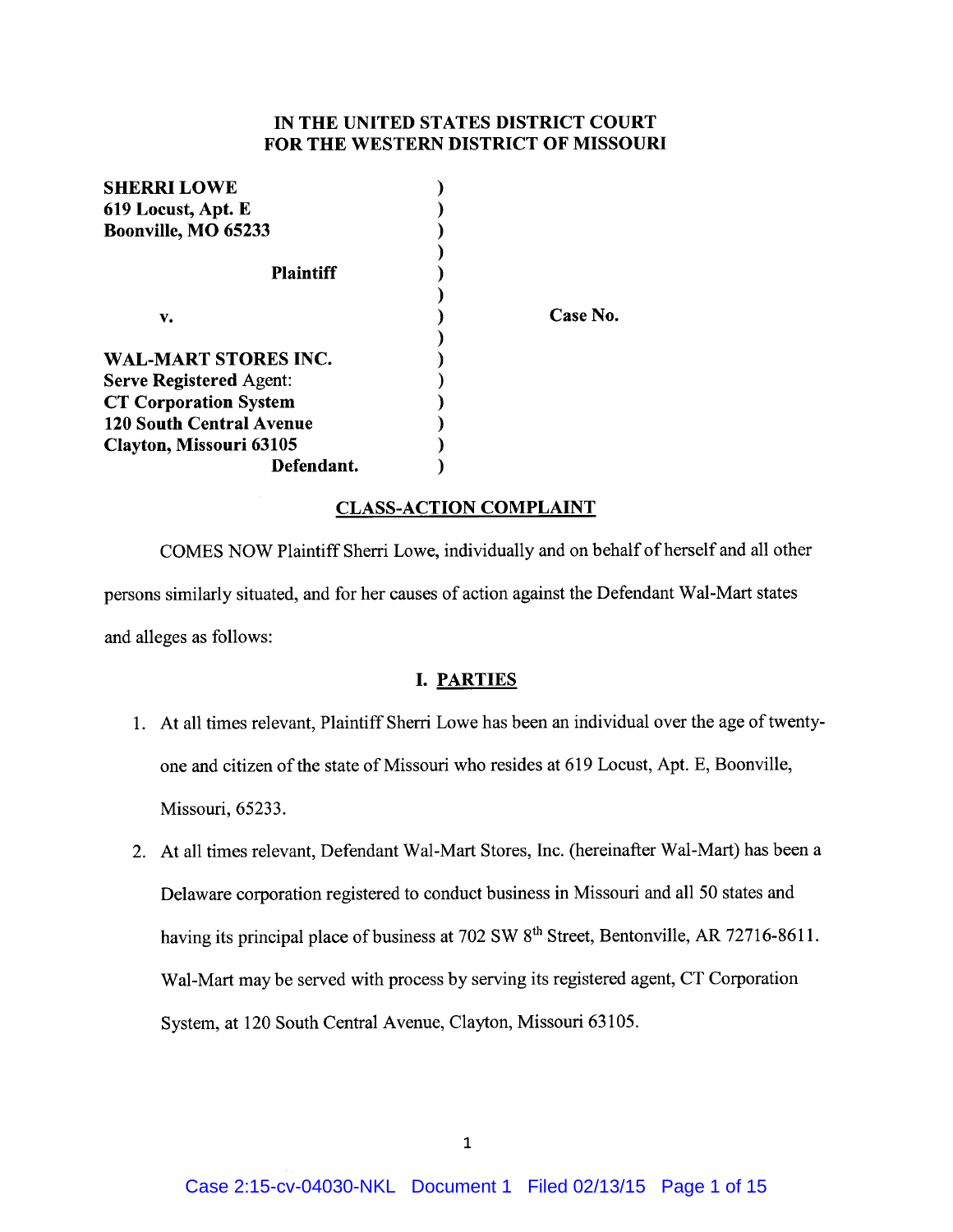#### II. JURISDICTION AND VENUE

- 3. This Court has jurisdiction pursuant to 28 U.S.C. § 1332 (a) (1) in that the amount in controversy exceeds \$75,000 and plaintiff is not a citizen of the same state as the defendant.
- 4. This Court further has jurisdiction pursuant to 28 U.S.C. § 1332 (d) (2) in that this case has been filed as a putative class action, the proposed class consist of more than 100 persons, the amount of controversy exceeds \$5,000,000 and a member of the putative class of plaintiffs is a citizen of a State different from the defendant.
- 5. Venue is proper in this Court pursuant to 28 U.S.C. § 1391 in that the defendant is registered to conduct business in Missouri, operates multiple retail stores within this district and is otherwise subject to the Court's personal jurisdiction with respect to this action.

#### III. THE BIG BUSINESS OF HERBAL DIETARY SUPPLEMENTS

- 6. Herbal supplements are a type of dietary supplement that purport to contain plant materials having potential therapeutic properties.
- 7. For instance, manufacturers and distributors of Echinacea claim it helps to prevent colds, while manufacturers and distributors of Gingko Biloba praise its perceived ability to improve memory.
- 8. Herbal dietary supplements can be purchased at a variety of retail stores including supermarkets, health food stores and retail pharmacies.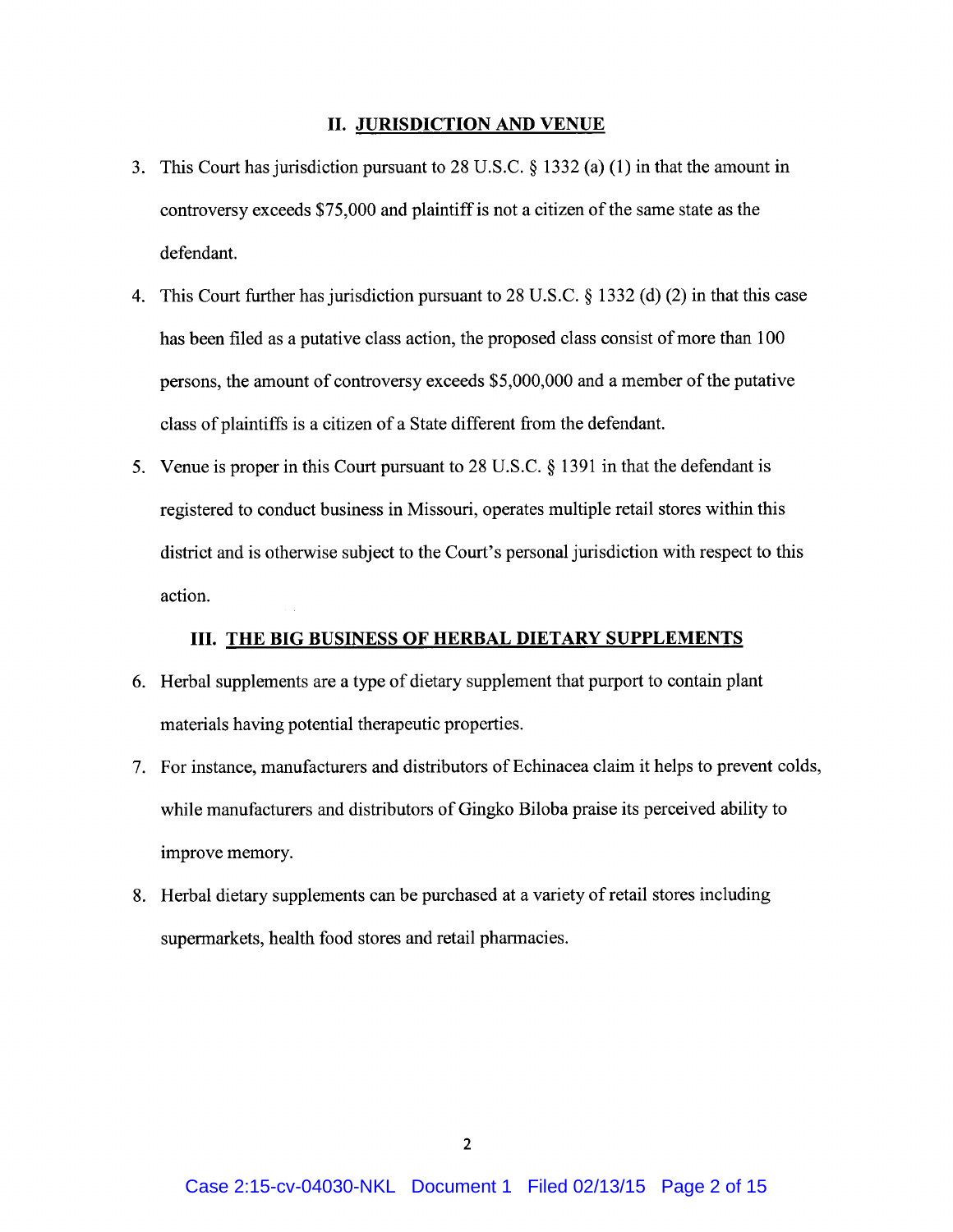- 9. The popularity of herbal supplements has been increasing since the 1960s. As of 2013, data showed that tens of millions of U.S. adults claimed to use herbal supplements. This represented a 33% increase since  $2011$ .<sup>1</sup>
- 10. Sales of herbal dietary supplements in the United States have steadily increased, reaching \$6 billion in total estimated sales .2
- 11. The global market for global herbal dietary supplements is estimated to be \$100 billion.<sup>3</sup>
- 12. Herbal supplements are regulated by the Food and Drug Administration, but not to the same extent as prescription pharmaceuticals. They have not been subjected to the same scientific scrutiny as prescription drugs.
- 13. According to the World Health Organization, the adulteration of herbal products is a threat to consumer safety.4

# IV. DEFENDANT WALMART'S SALE OF HERBAL DIETARY SUPPLEMENTS

- 14. Defendant Wal-Mart sells its own store-brand herbal dietary supplements under the brand name Spring Valley at its retails stores in Missouri and all across the United States, including but not limited to supplements labeled Gingko Biloba, St. John's Wort, Ginseng, Garlic, Echinacea, and Saw Palmetto.
- 15. Plaintiff purchased Wal-Mart's Spring Valley brand herbal dietary supplements from Defendant Wal-Mart at its retail stores in Columbia and Boonville, Missouri.

<sup>&</sup>lt;sup>1</sup> See http://www.nutraingredients-usa.com/Markets/Future-looks-increasingly-bright-for-herbalsupplements-market-researcher-says.

<sup>&</sup>lt;sup>2</sup>Seehttp://cms.herbalgram.org/press/2014/2013 Herb Market Report.html?ts=1423516029&sig nature=e0c37f11ff0664e577f6b48ccfc479b2.

<sup>&</sup>lt;sup>3</sup> See http://www.nutraingredients-usa.com/Markets/Herbal-supplement-sales-to-hit-93.15billion-bv-2015-Report.

See http://www.biomedcentral.com/1741-7015/11/222.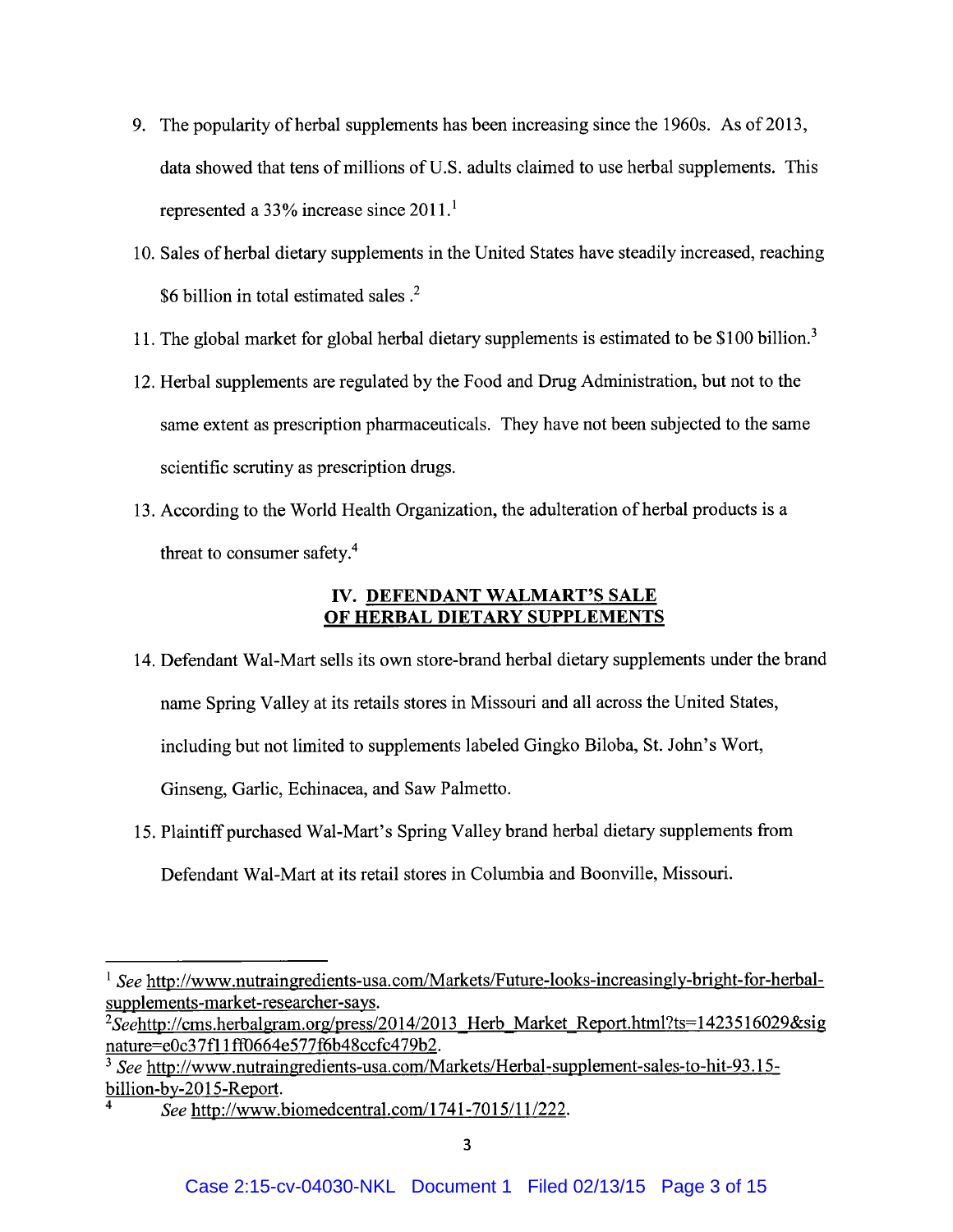- 16. In particular, Plaintiff purchased Ginkgo Biloba on a regular basis from Defendant, and St. John's Wort intermittently.
- 17. In purchasing these herbal dietary supplements from Defendant, Plaintiff reasonably expected the product to contain the substances advertised on the product label.
- 18. Wal-Mart's herbal dietary supplements do not contain the substances claimed by Wal-Mart and in many cases contain other substances not listed on the product labels. For instance:
	- a. Wal-Mart's Gingko Biloba product does not, in fact, contain gingko biloba. Instead, it contains oryza (commonly known as rice), dracaena (a tropical houseplant), mustard, wheat, radish, and non-plant materials.
	- b. Wal-Mart's St. John's Wort product does not, in fact, contain St. John's Wort. Instead, it contains allium, oryza, and cassava.
	- c. Wal-Mart's Ginseng product does not, in fact, contain ginseng. Instead, it contains oryza, dracaena, pinus strobes, wheat/grass, citrus, and non-plant materials.
	- d. Wal-Mart's Garlic product does not, in fact, primarily contain garlic. Instead, it primarily contains, oryza, pinus strobes, palm, dracaena, wheat, oryza, and nonplant materials.
	- e. Wal-Mart's Echinacea product does not, in fact, contain Echinacea. Instead, it contains non-plant materials.
	- f. Wal-Mart's Saw Palmetto product predominately contains materials other than saw palmetto. Instead, it primarily contains alium, oryza, and non-plant materials.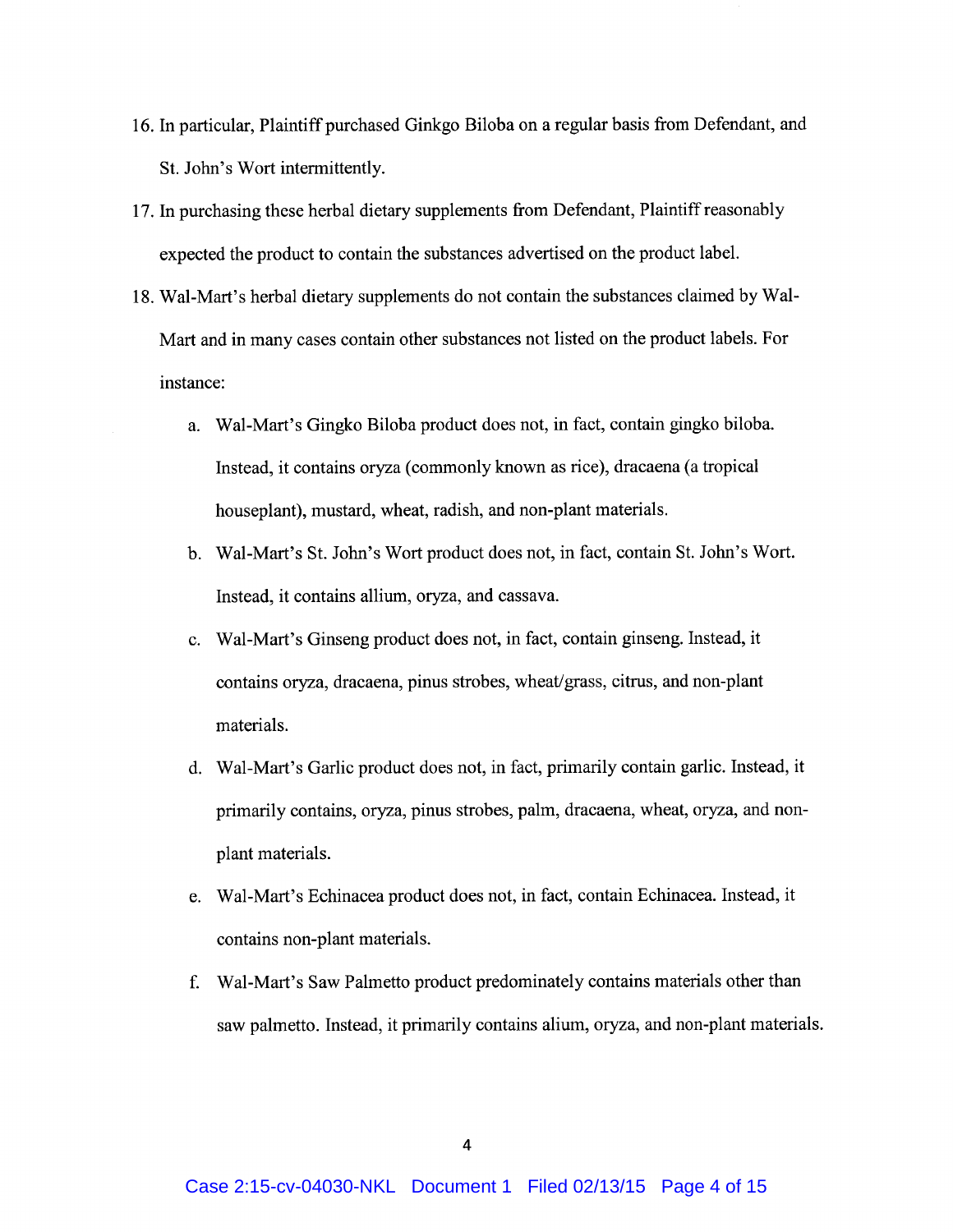## V. THE STATE OF NEW YORK'S INVESTIGATION OF DEFENDANT WAL-MART'S HERBAL DIETARY SUPPLEMENT PRODUCTS

- 19. The Attorney General for the State of New York has conducted an investigation of the defendant's herbal dietary supplement products.
- 20. That investigation resulted in the New York Attorney General issuing cease and desist letters to Wal-Mart on February 2, 2015.
- 21. The cease and desist letter issued to Wal-Mart established that six Wal-Mart "Spring Valley" brand dietary supplements purchased at three different locations were genetically tested five times per sample, yielding 90 results. The supplements tested included Gingko Biloba, St. John's Wort, Ginseng, Garlic, Echinacea, and Saw Palmetto.
- 22. Using established DNA barcoding technology, analytic testing disclosed that all of the tested dietary supplement products were either unrecognizable or a substance other than what they claimed to be.
- 23. According to the test results obtained by the New York Attorney General's office, only 4 percent of the tests yielded DNA matching the product label; 40 percent tested for botanical material other than what was on the label; and 56 percent yielded no plant DNA at all.

## IX. CLASS ACTION ALLEGATIONS

24. Plaintiff brings this class action pursuant to Mo. Rev. Stat. § 407.010 et seq. (the Missouri Merchandising Practices Act) and Federal Rule of Civil Procedure 23 on behalf of herself and members of the following class:

> All persons who purchased Wal-Mart Spring Valley herbal dietary supplements during the period February 2, 2010 through the present (the Class Period).

Excluded from the Class are Defendants, any entity in which the Defendants have a controlling interest or which has a controlling interest in Defendant, Defendant's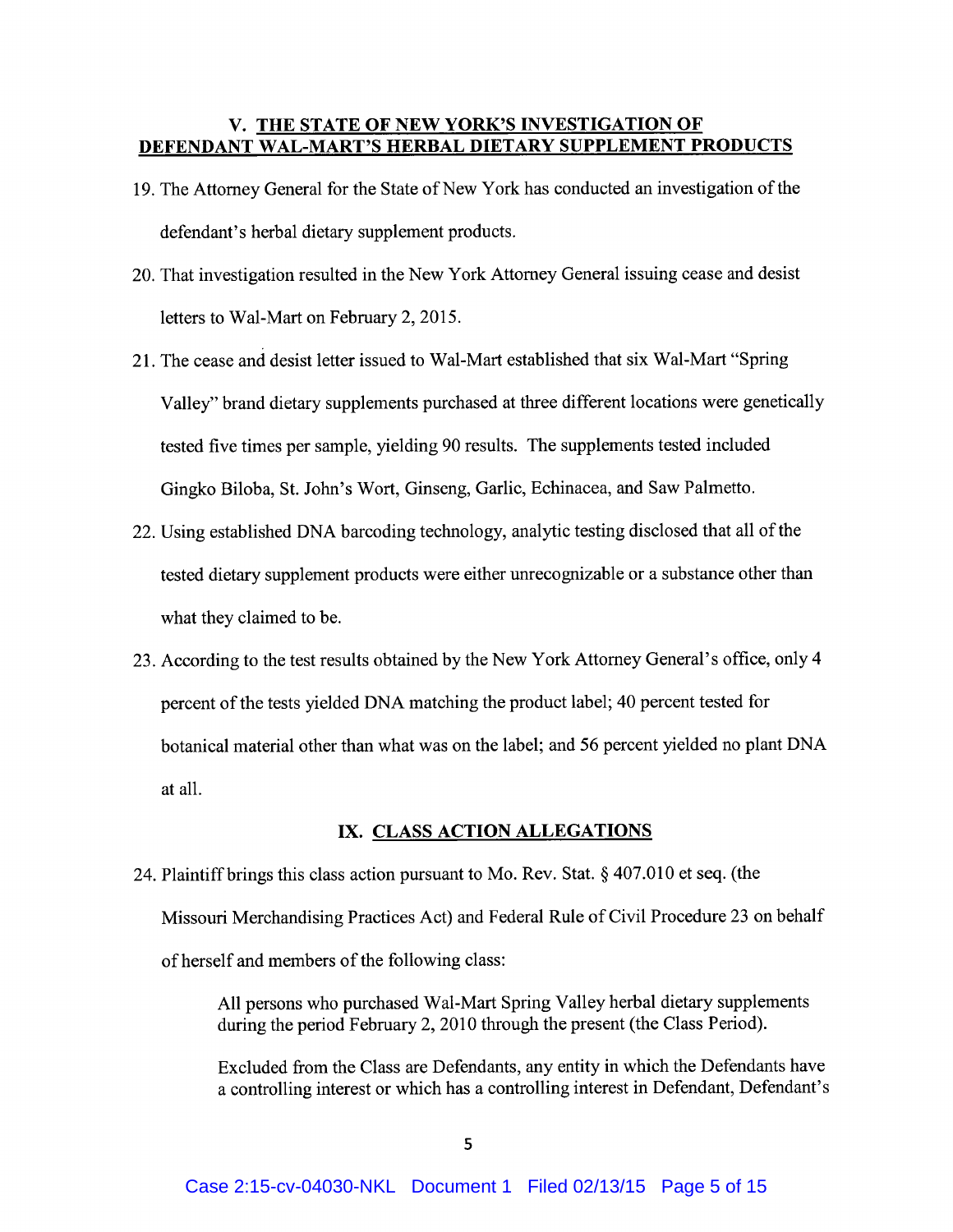legal representatives, predecessors, successors, assigns, employees and the Court presiding over this action.

- 25. Plaintiff meets this class definition as a person who purchased herbal dietary supplements from the defendant within the Class period.
- 26. Members of the putative class can be identified using records and other information that Defendant keeps in the usual course of business. Members of the class can receive notification through direct mailings and publication, if necessary.
- 27. Given the size of the market for herbal dietary supplements and the size of the defendant's retail stores, the number of putative class members is so numerous that joinder is impracticable.
- 28. Plaintiffs' claims are typical of the class in that Plaintiff, like other putative class members, purchased defendant's store brand herbal supplements, which (1) purported to contain materials they did not actually contain (2) contained materials that were not identified on the product label, and sustained damages as a result.
- 29. There are numerous questions of law and fact common to the class, and such common questions predominate over any questions affecting only individual class members. Common issues include, but are not limited to:
	- a. Whether the defendant's products did not contain the materials/ingredients as otherwise represented and/or advertised on the defendants' products' labels;
	- b. Whether the defendant's products contained materials/ingredients not disclosed on the product's packaging;
	- c. Whether the defendant's products constitute "merchandise" under Chapter 407 of the Missouri Revised Statutes;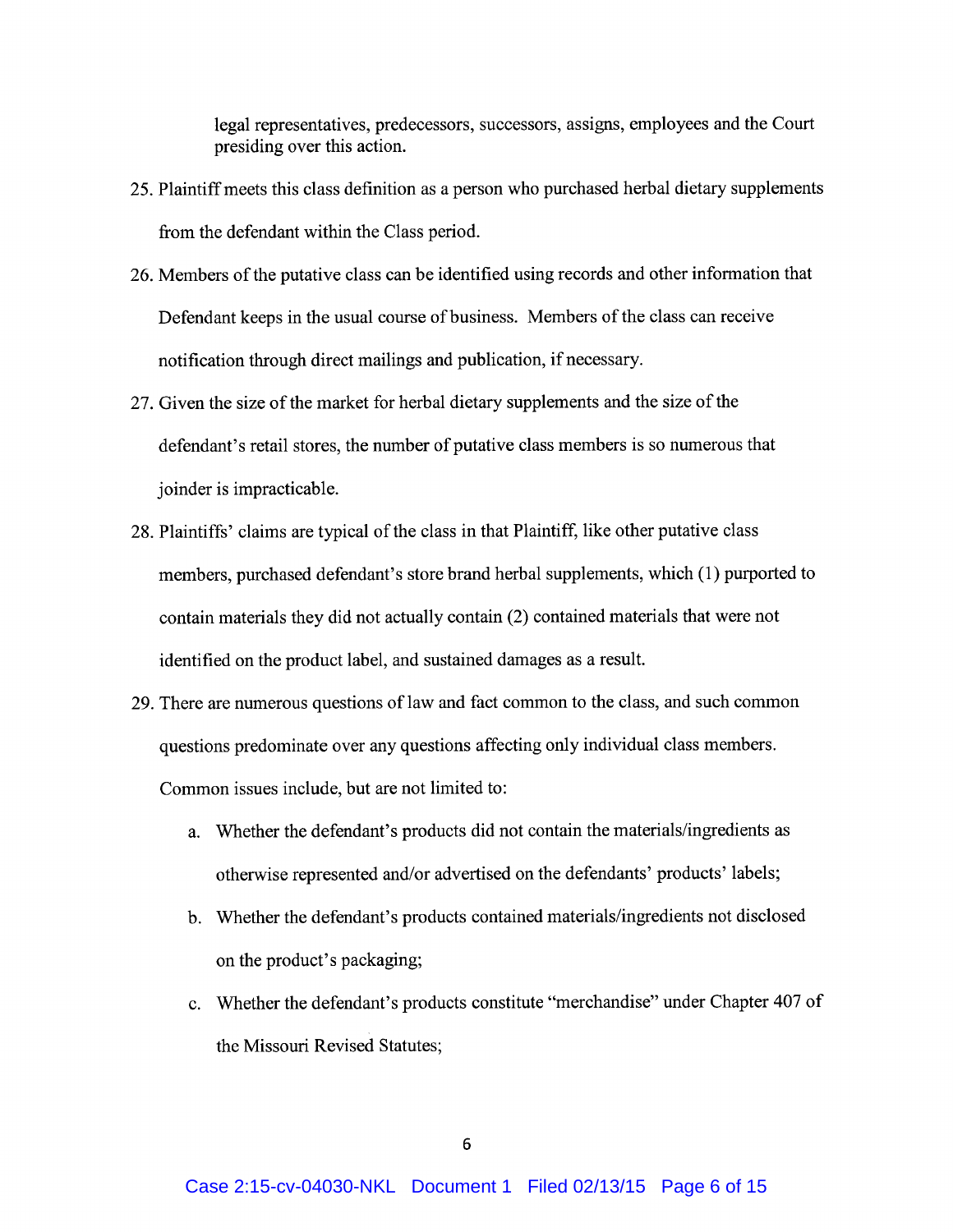- d. Whether plaintiff and the putative class members are "persons" under Chapter 407 of the Missouri Revised Statutes;
- e. Whether the defendant, by manufacturing, marketing and selling its herbal dietary supplements, engaged in "trade" or "commerce" under Chapter 407 of the Missouri Revised Statutes;
- f. Whether the defendant's conduct as more fully described herein was deceptive or otherwise amounted to the concealment a material fact as described in Mo. Rev. Stat. § 407.020;
- g. Whether defendant should be enjoined from continuing to sell herbal supplement products as currently constituted in the state of Missouri;
- h. Whether the defendant has been unjustly enriched as result of its deceptive and unlawful conduct;
- i. Whether the defendant intended for plaintiffs and the class to rely on the representations as to the materials/ingredients contained within its herbal dietary supplement products; and,
- j. Whether the plaintiff and class relied on the defendant's representations as to the materials/ingredients contained within their herbal dietary supplement products.
- 30. Defendant has engaged in a common course of conduct as to each member of the putative class. As such, all common questions are able to be resolved through the same factual occurrences as specifically or generally alleged herein.
- 31. Plaintiff will fairly and adequately represent and protect the interests of the members of the class. Plaintiff has no claims antagonistic to those of the class. Plaintiff has retained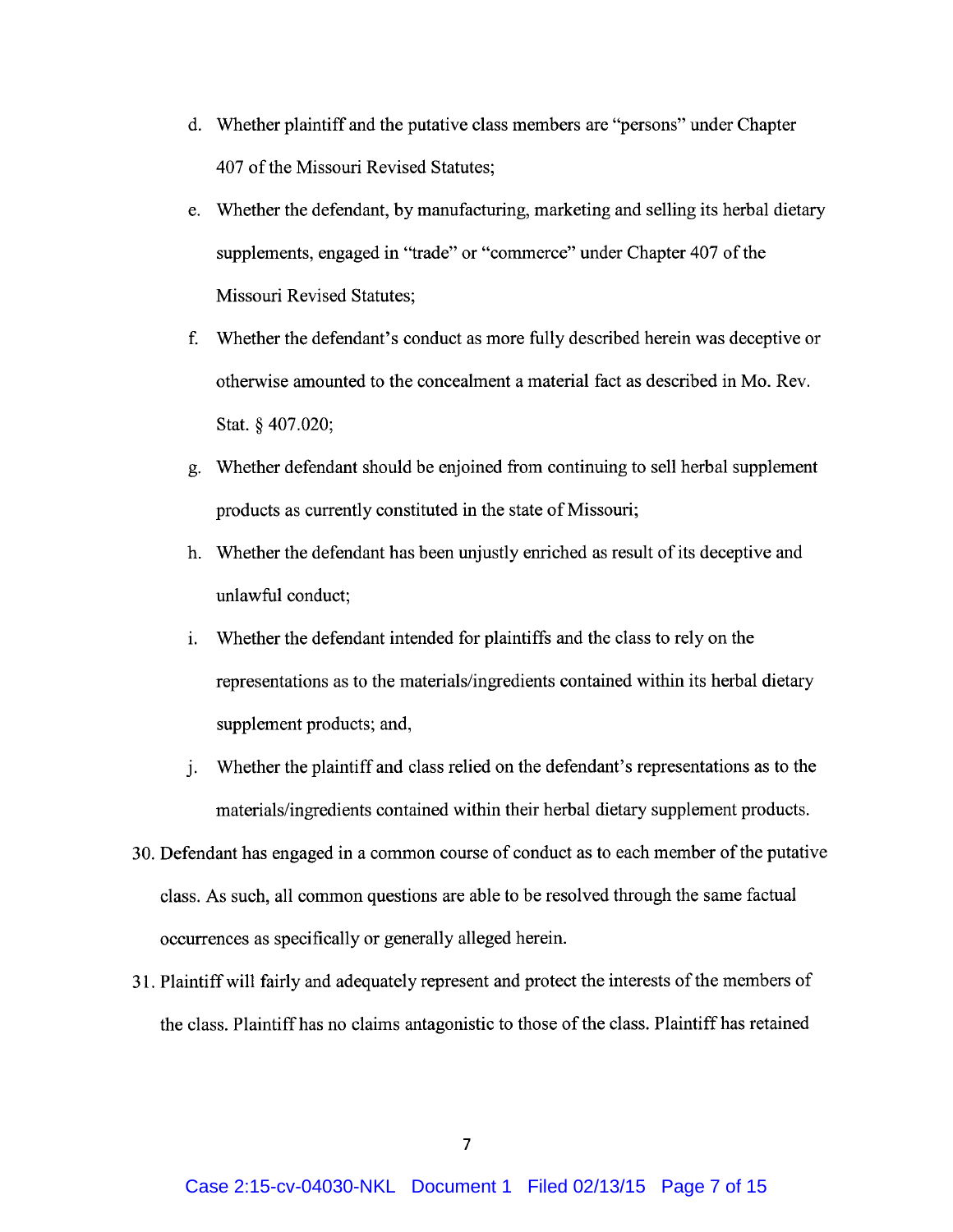competent and experienced counsel in complex class actions. Counsel is committed to the vigorous prosecution of this action.

- 32. The prosecution of separate actions by the Plaintiff and individual members of the class against Defendant would create a risk of inconsistent or varying adjudications on the common issues of law and fact related to this action.
- 33. A class action is superior to all other available methods for the fair and efficient adjudication of this controversy given that the prosecution of thousands of individual actions would impose unnecessary burdens on the Courts and the expense and burden of litigation would substantially impair the ability of the class members to pursue individual cases to protect their rights. In the absence of a class action, Defendant will continue to violate Missouri and federal law in operating its business.
- 34. Class certification under Rule 52.08(b)(1) is appropriate because adjudications with respect to individual members of the class would, as a practical matter, be dispositive of the interest of other members not party to the adjudications.
- 35. Class certification under Rule 52.08(b)(2) is appropriate because Defendant has acted or refused to act on grounds generally applicable to the class, thereby making appropriate final injunctive relief or corresponding declaratory relief with respect to the class as a whole.
- 36. Class certification under Rule 52.08(b)(3) is appropriate because the common issues of fact and law alleged herein are common to the class and predominate over any question affecting only individual members, thereby rendering the class action superior to all other available methods for the fair and efficient adjudication of this controversy.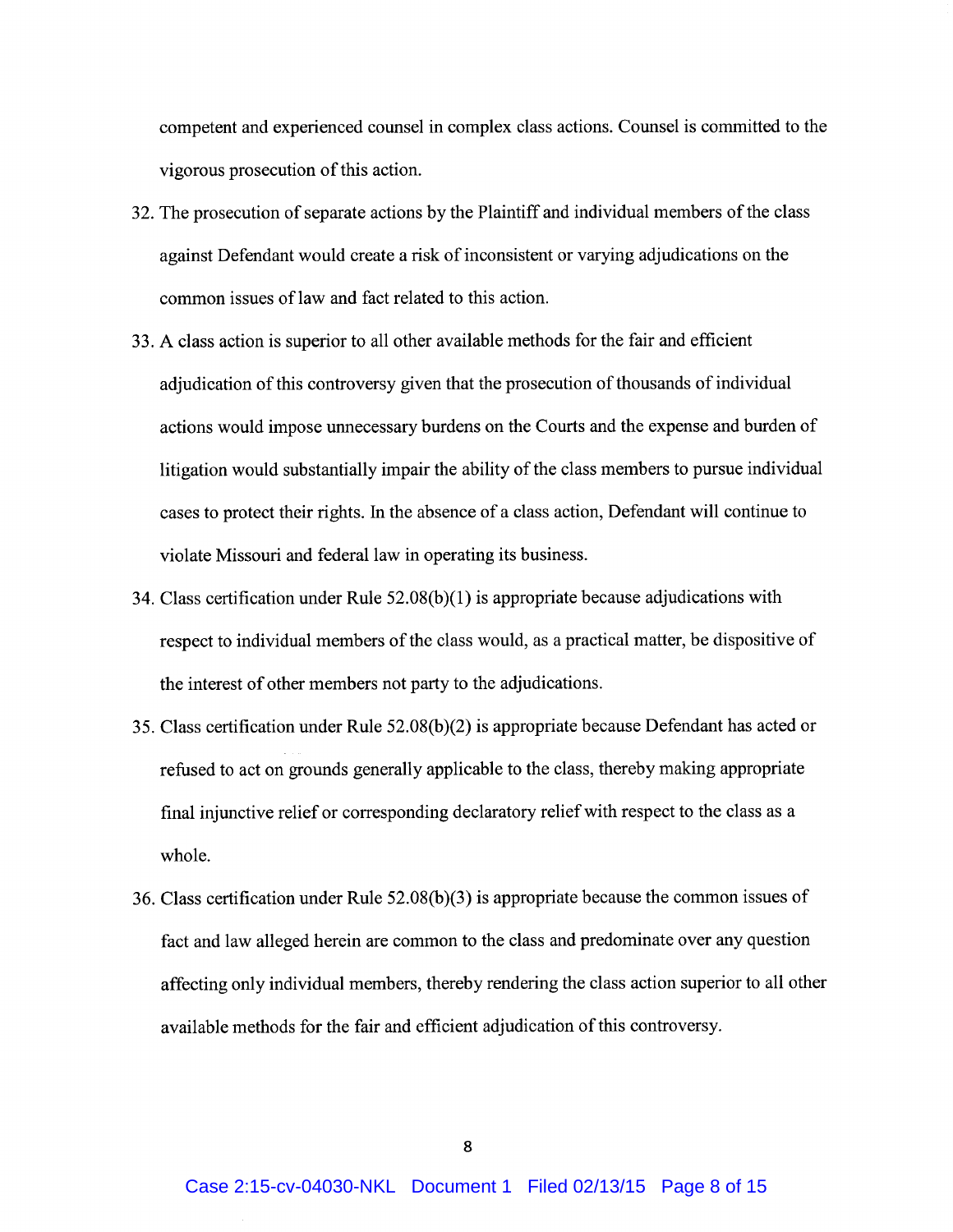### COUNTI

#### VIOLATION OF MISSOURI MERCHANDISNG PRACTICES ACT

#### (Mo. Rev. Stat. §§ 407.010 et seq.).

- 37. Plaintiff incorporates the foregoing paragraphs as though fully set forth herein.
- 38. The Missouri Merchandising Practices Act, as codified in Chapter 407, RSMo and promulgated through administrative rules found in 15 C.S.R. 60-8.010 to 60-9.110, was enacted to prohibit deceptive, fraudulent and unfair conduct and to protect persons from such conduct. The act provides as follows in pertinent part:

407.020. 1. The act, use or employment by any person of any deception, fraud, false pretense, false promise, misrepresentation, unfair practice or the concealment, suppression, or omission of any material fact in connection with the sale or advertisement of any merchandise in trade or commerce or the solicitation of any funds for any charitable purpose, as defined in section 407.453, in or from the state of Missouri, is declared to be an unlawful practice.

- 39. Plaintiff and the putative class members are all natural persons.
- 40. Similarly, the defendant is afor-profit corporation that also satisfies the term "person" as § 407.010 defines it.
- 41. The defendant's herbal dietary supplements are otherwise objects, wares, goods and/or commodities such that they constitute "merchandise as § 407.010 defines it.
- 42. By selling its herbal dietary supplements to plaintiff and the putative class members in exchange for cash or credit at their retail stores, the defendant finalized a sale as §407.010 defines it.
- 43. By advertising, offering for sale and selling its herbal dietary supplements at their retail stores, the defendant engaged in trade and commerce as § 407.010 defines it.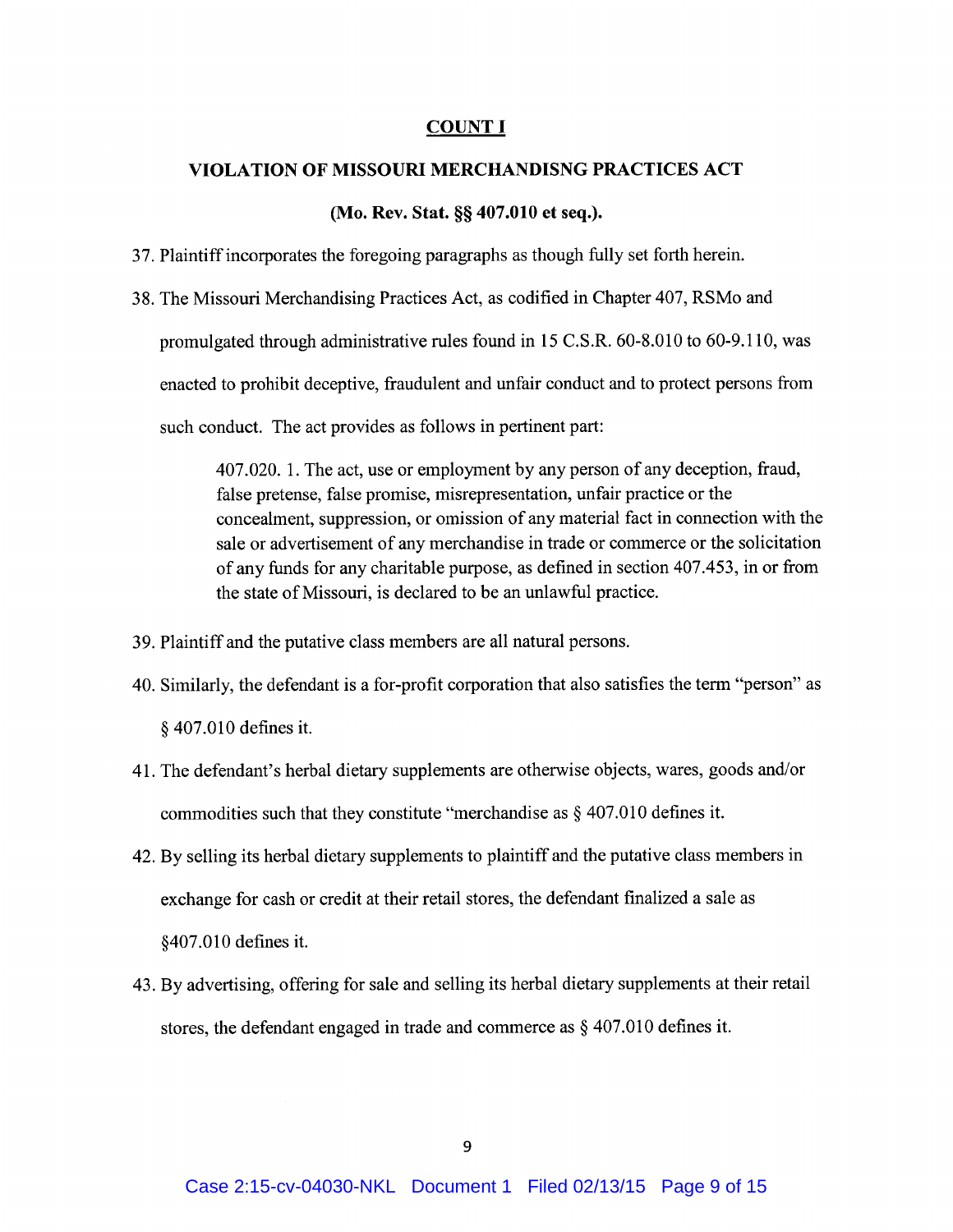- 44. By marketing and selling herbal dietary supplements to plaintiffs that lacked herbal ingredients/materials as set forth on their products labels, and that further contained other ingredients/materials that did not appear on its' products' labels, the defendant engaged in deception, fraud, false pretense, false promise, misrepresentation, unfair practice, and the concealment, suppression, or omission of material facts in connection with a sale and advertisement as defined in § 407.020.
- 45. Defendant's action in selling herbal supplement products that did not contain the herbal supplements advertised has caused Plaintiff and the class substantial and ascertainable loss of money and/or property and other damages in that plaintiff and the putative class received a product different from the product Defendant advertised and plaintiffs believed they were purchasing that had a lesser value.
- 46. Plaintiff has been forced to hire attorneys to enforce her rights under the MMPA.
- 47. Defendant's conduct in this case shows reckless and conscious disregard for the health, well-being and rights of plaintiff and the putative class members entitling plaintiff and the class to an award of punitive damages in a reasonable amount.

WHEREFORE, Plaintiff, individually and on behalf of all others similarly situated, prays the Court for judgment on Count I of her Petition for such sums as are fair and reasonable, for costs incurred, for attorney's fees pursuant to § 407.025, for an award of punitive damages, for an order enjoining the defendant from manufacturing, marketing and selling herbal dietary supplements that either do not contain plant ingredients as advertised and/or contain ingredients that do not appear on the label of such products, and for any and all other relief permitted by law this Court deems just and proper.

10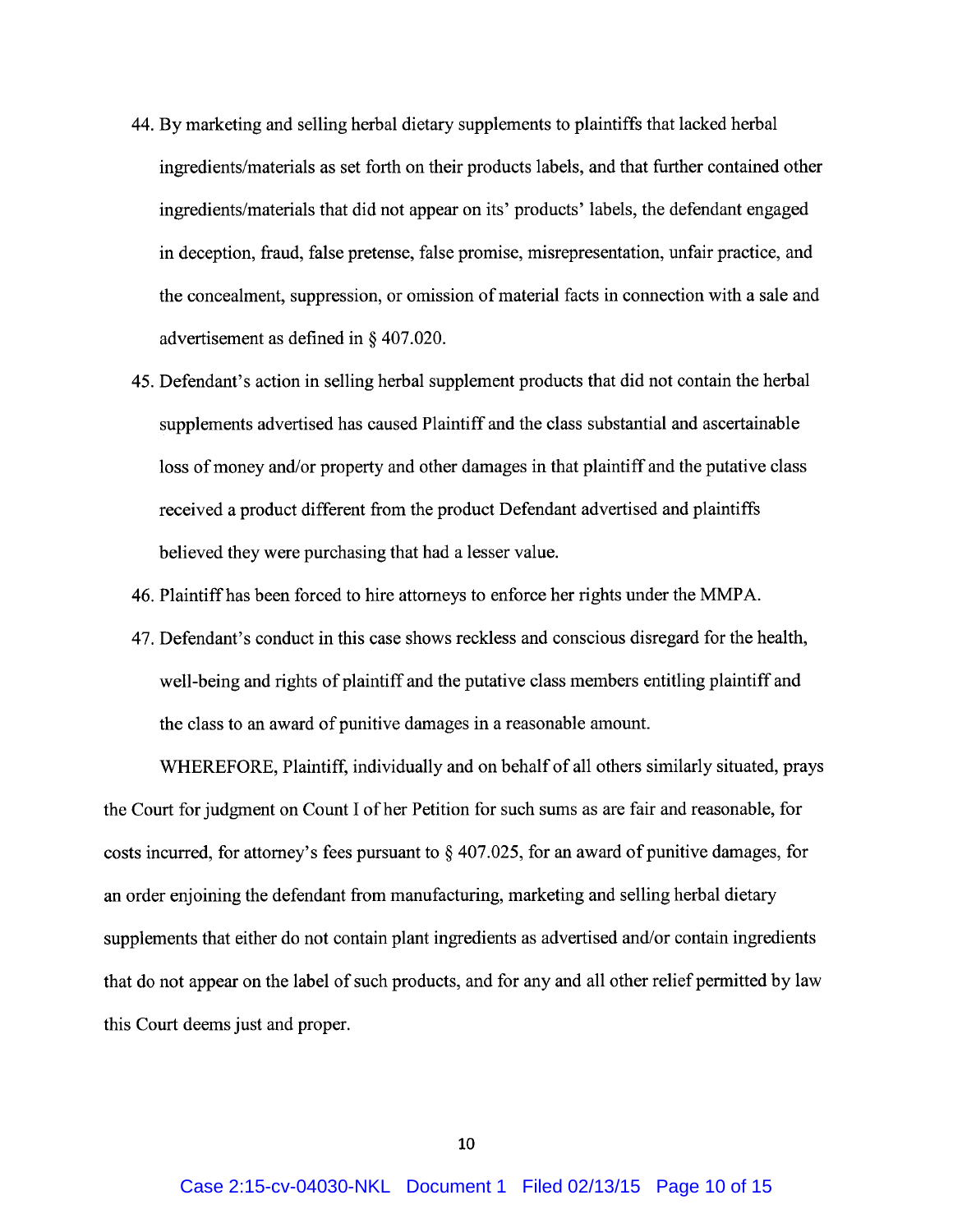#### COUNT II:

#### FRAUDULENT MISREPRESENTATION

- 48. Plaintiff incorporates the foregoing paragraphs as though fully set forth herein.
- 49. The defendant marketed its herbal dietary supplements as having certain therapeutic benefits. Specifically, the defendants marketed (1) Gingko Biloba as having the ability to improve memory; (2) St. John's Wort as having the ability to improve depression (3) Ginseng as having the ability to strengthen the immune system; (4) garlic as having the ability to strengthen the immune system; (5) Echinacea as having the ability to fight off the common cold; (6) Saw Palmetto as having the ability to treat symptoms of an enlarged prostate gland; and, (7) Valerian Root as having the ability to help with sleep.
- 50. The products sold by the defendant bearing these names, however, did not contain the substances as indicated on the label of these products as set forth above.
- 51. In representing to its customers that the herbal dietary supplements listed above contained substances they did not, the defendant made a false and material representation about the contents of these herbal dietary supplement products.
- 52. Similarly, in including substances/ingredients in their herbal dietary supplements that did not appear on the label, the defendant further made a false and material representation as to the contents of their herbal dietary supplement products.
- 53. The defendant knew that its representations as to the contents of its herbal dietary supplements were false, or alternatively were ignorant as to the truth of their representations.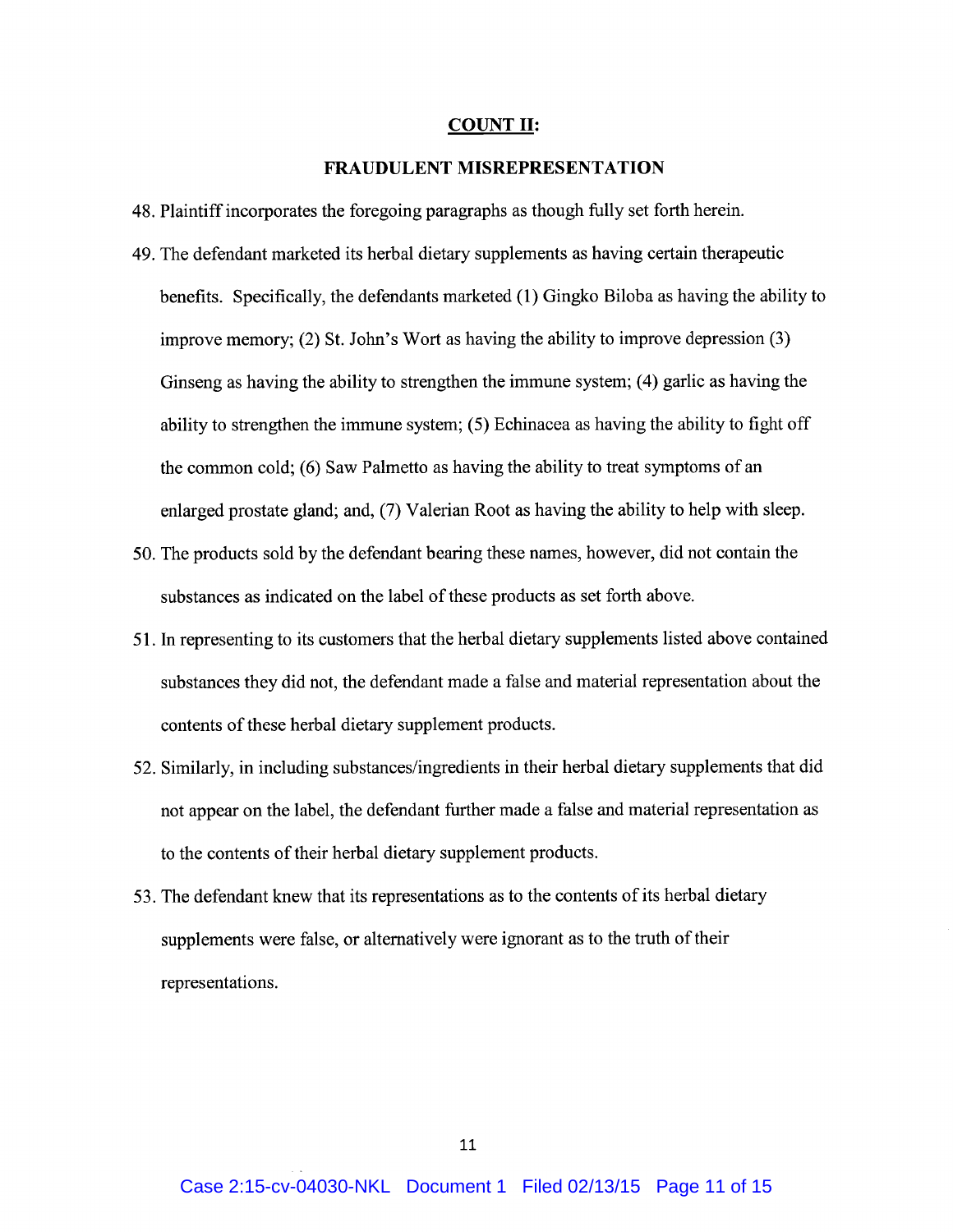- 54. The defendant intended for the plaintiff and putative class members to rely on its representations in purchasing these herbal dietary supplements at defendant's retail stores.
- 55. Plaintiff and the putative class members did not know, and could not have known, that the defendant's products did not contain the herbal substances they claimed to contain and otherwise contained other substances not appearing on the products' labels.
- 56. Plaintiff and the putative class members had a right to rely on, and reasonably relied on the defendant's representations as to the contents of their herbal dietary supplement products.
- 57. As a direct and proximate result of the defendant's conduct as set forth above, plaintiff and the putative class members sustained pecuniary damages in that the product they received was not as advertised and was, in fact, of lesser value.

WHEREFORE, Plaintiff, individually and on behalf of all others similarly situated, prays the Court for judgment on Count II of his Petition for such sums as are fair and reasonable, for costs incurred, for punitive damages in a reasonable amount and for any and all other relief permitted by law this Court deems just and proper.

#### COUNT III

### NEGLIGENT MISREPRESENTATION

- 58. Pleading in the alternative to Count II, Plaintiff incorporates the foregoing paragraph as though fully set forth herein.
- 59. The defendant marketed its herbal dietary supplements as having certain therapeutic benefits. Specifically, the defendants marketed (1) Gingko Biloba as having the ability to improve memory; (2) St. John's Wort as having the ability to improve depression (3)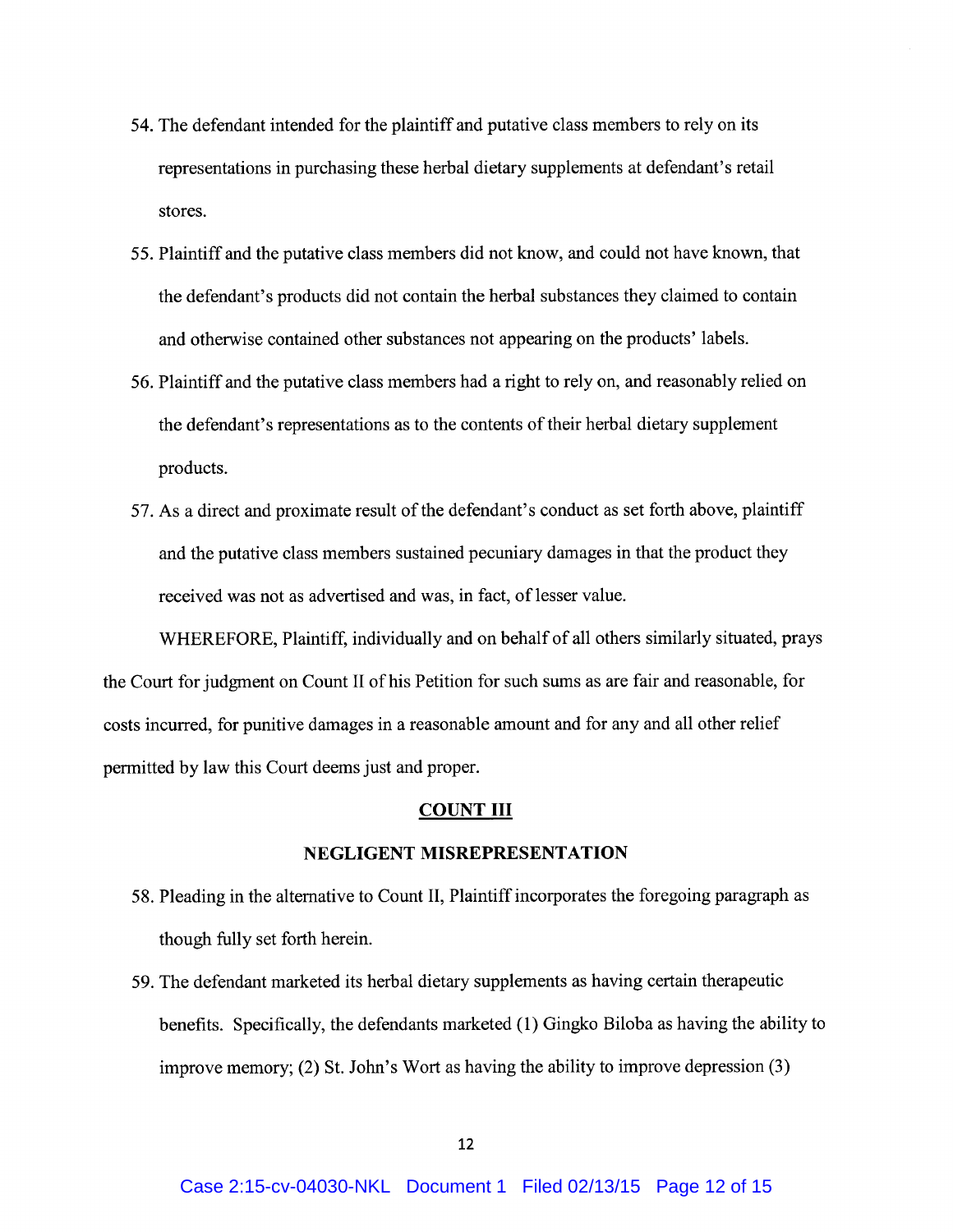Ginseng as having the ability to strengthen the immune system; (4) garlic as having the ability to strengthen the immune system; (5) Echinacea as having the ability to fight off the common cold; (6) Saw Palmetto as having the ability to treat symptoms of an enlarged prostate gland; and, (7) Valerian Root as having the ability to help with sleep.

- 60. The products sold by the defendant bearing these names, however, did not contain the substances as indicated on the label of these products as set forth above.
- 61. Defendant, in its regular course of business represented their herbal dietary supplements to have ingredients and properties they did not in order to induce customers such as plaintiff and the putative class to purchase such products and thereby confer a pecuniary benefit upon defendant.
- 62. In representing the contents of the aforementioned herbal dietary supplements, the defendant failed to exercise reasonable care and competence and, as a result, the representations they made to their customers were false.
- 63. The defendant intentionally made representations as to the contents of their herbal dietary supplements in order to guide persons such as plaintiff and the putative class members to enter a business transaction with defendant to purchase such products.
- 64. Plaintiff and the putative class members had a right to rely on, and reasonably relied on the defendant's representations as to the contents of their herbal dietary supplement products.
- 65. As a direct and proximate result of the defendant's conduct as set forth above, plaintiff and the putative class members sustained pecuniary damages in that the product they received was not as advertised and was, in fact, of lesser value.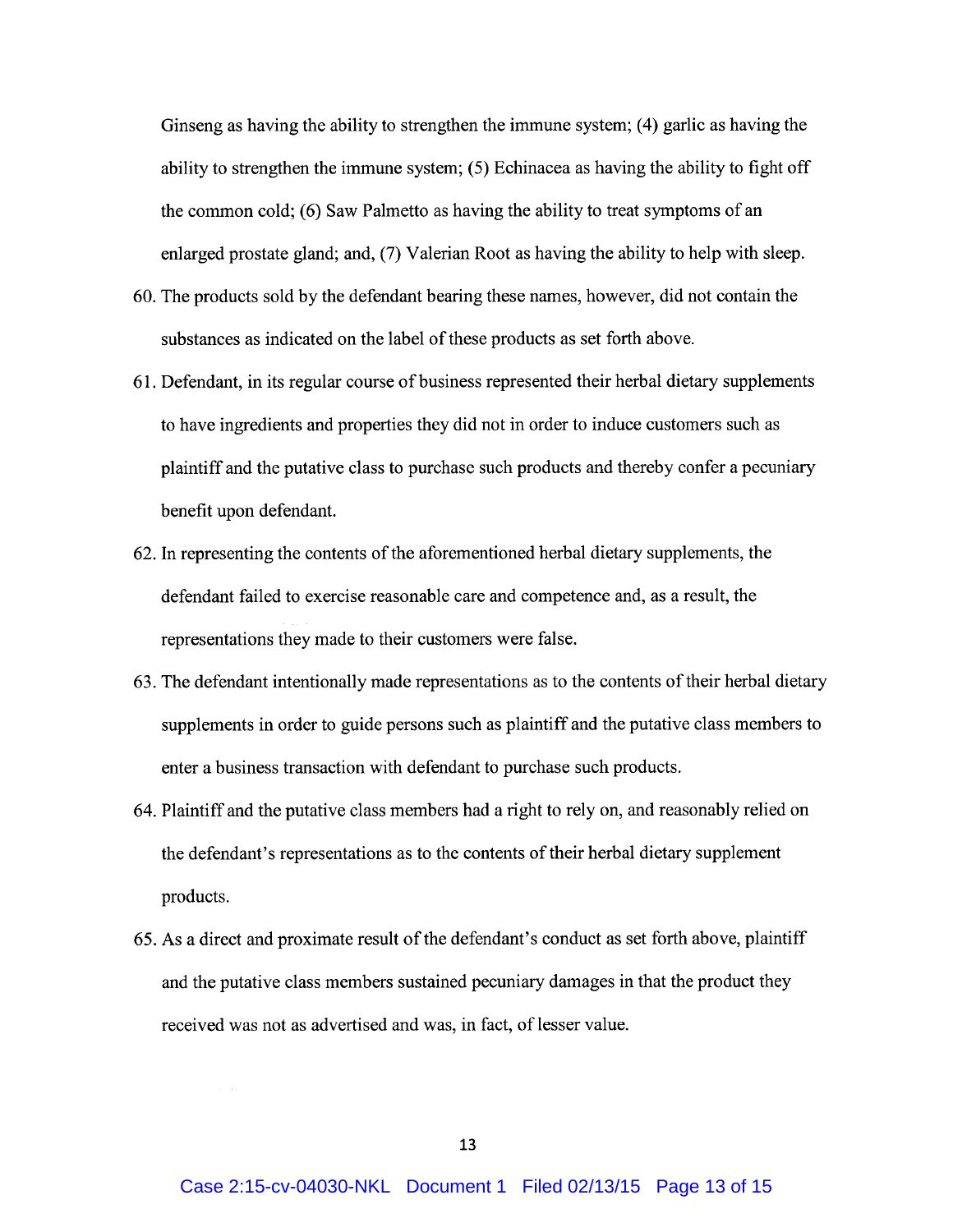WHEREFORE, Plaintiff, individually and on behalf of all others similarly situated, prays the Court for judgment on Count III of his Petition for such sums as are fair and reasonable, for costs incurred, for punitive damages in a reasonable amount and for any and all other relief permitted by law this Court deems just and proper.

#### COUNT IV

## UNJUST ENRICHMENT

- 66. Plaintiff incorparates the foregoing paragraphs as though fully set forth herein.
- 67. By purchasing the defendant's store brand herbal dietary supplements, plaintiff and the putative class members conferred a pecuniary benefit on the defendant.
- 68. In accepting money from the plaintiff and putative class members in exchange for the defendant's store brand herbal dietary supplements, the defendant realized the benefit that plaintiff and the putative class conferred upon them.
- 69. The defendant has retained the benefit conferred upon them under inequitable and unjust circumstances in that the products sold to plaintiff and the putative class were not as advertised and did not otherwise contain the herbal substances they purported to retain.
- 70. Because defendant has retained the benefit that plaintiff and the putative class conferred upon it under inequitable and unjust circumstances, the defendant should be required to disgorge all monies they have received from plaintiff and the putative class members as a result of the defendant's sale of the specific herbal dietary supplements referenced above.

WHEREFORE, Plaintiff, individually and on behalf of all others similarly situated, prays the Court for judgment on Count IV of his Petition for such sums as are fair and reasonable, for costs incurred, for punitive damages in a reasonable amount and for any and all other relief permitted by law this Court deems just and proper.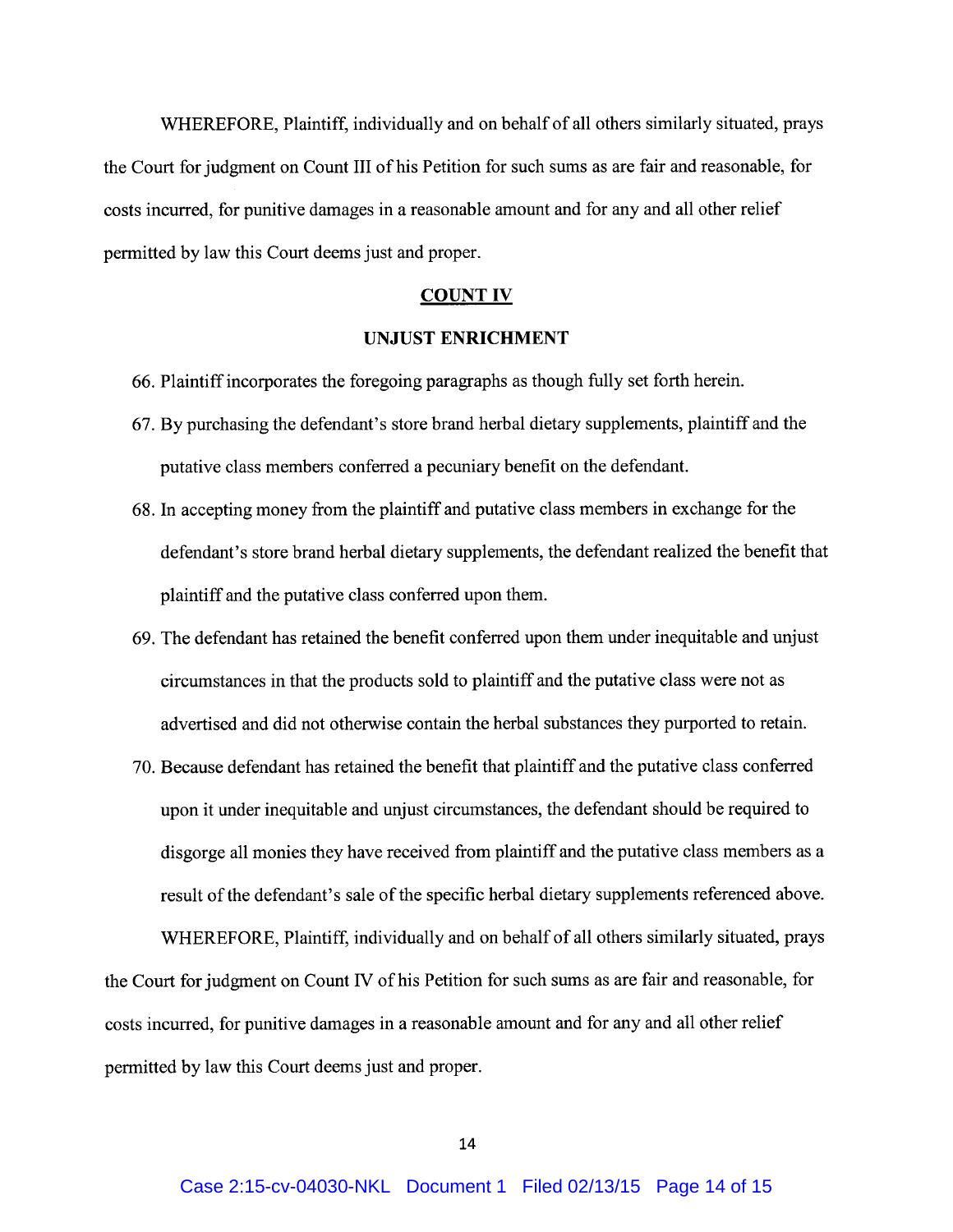Respectfully submitted,

## BARTIMUS, FRICKETON, ROBERTSON & GOZA, P.C.

# By: /s/Edward D./ Robertson, III EDWARD D. ROBERTSON Jr. Bar No. 27183 JAMES P. FRICKLETON Bar No. 31178 EDWARD D. ROBERTSON III, Bar No. 58801

11150 Overbrook Road, Suite 200 Leawood, KS 66211 (913) 266-2300 Tel (913) 266-2366 Fax chiprob@earthlink.net jimf@bflawfirm.com krobertson@bflawfirm.com

and

**BARNES & ASSOCIATES** Jay Barnes #57583 219 East Dunklin Street, Suite A Jefferson City, MO 65101 Ph: 573.634.8884 Fax: 573.635.6291 jaybarnes5@zoho.com Attorney for Plaintiffs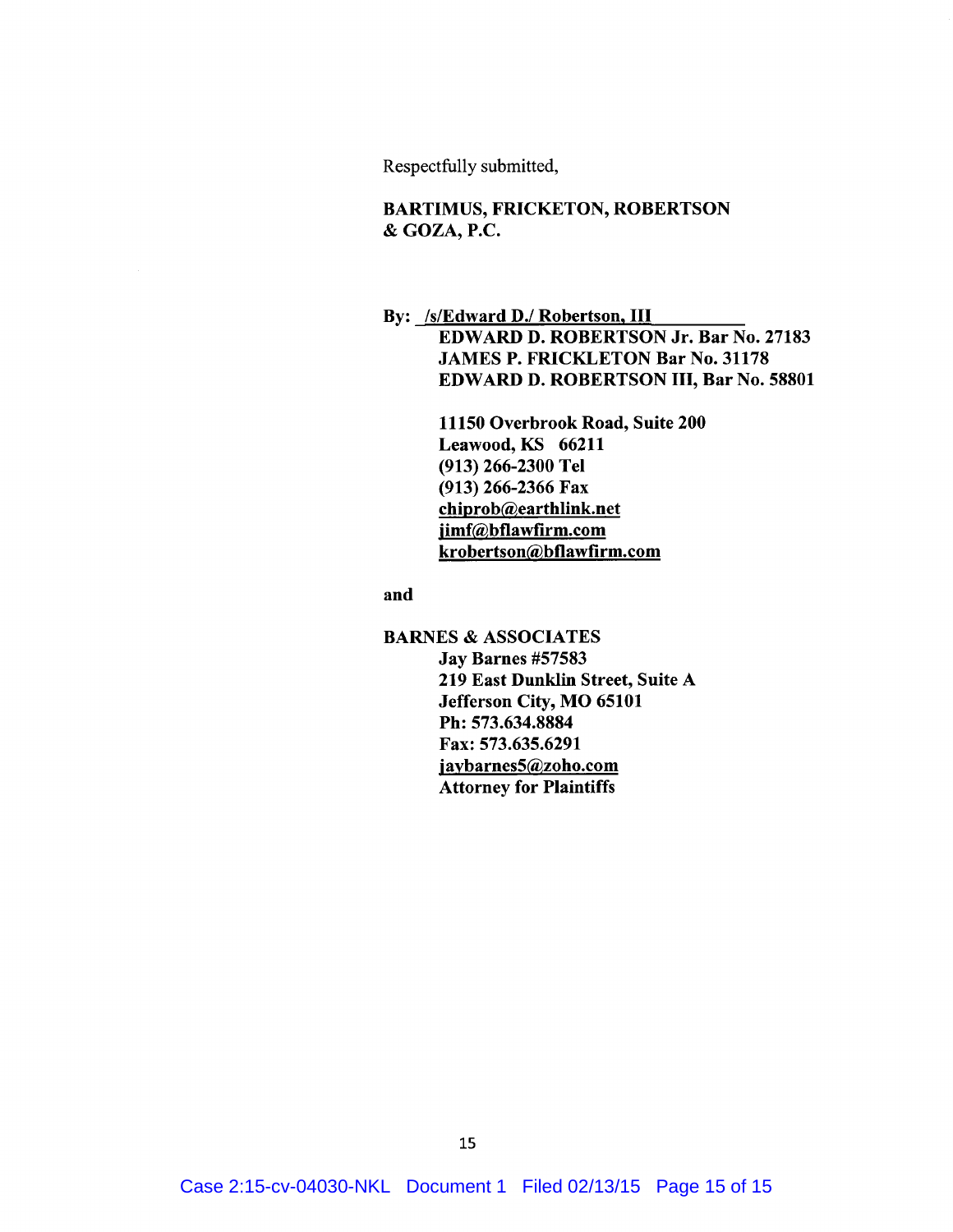JS 44 (Rev 09/10)

# UNITED STATES DISTRICT COURT WESTERN DISTRICT OF MISSOURI

## CIVIL COVER SHEET

This automated JS-44 conforms generally to the manual JS-44 approved by the Judicial Conference of the United States in September 1974. The data is required for the use of the Clerk of Court for the purpose of initiating the civil docket sheet. The information contained herein neither replaces nor supplements the filing and service of pleadings or other papers as required by law. This form is authorized for use only in the Western District of Missouri.

## The completed cover sheet must be saved as a pdf document and filed as an attachment to the Complaint or Notice of Removal.

## Plaintiff(s):

First Listed Plaintiff: Sherri Lowe; 1 Citizen of This State; County of Residence: Cooper County

# Defendant(s):

First Listed Defendant: WalMart ; NA; County of Residence: Outside This District

Defendant's Attorney(s):

## County Where Claim For Relief Arose: Cooper County

## Plaintiff's Attorney(s):

Edward D Robertson Jr (Sheri Lowe) Bartimus Frickleton Robertson & Goza 11150 Overbrook Rd., Ste. 200 Leawood, Kansas 66211 Phone: 913-266-2300 Fax:913-266-2366 Email• crobertson@bflawfirm.com

James P Frickleton (Sherri Lowe) Bartimus Frickleton Robertson & Goza 11150 Overbrook Rd., Ste. 200 Leawood, Kansas 66211 Phone: 913-266-2300 Fax: 913-266-2366 Email: jimf@bflawfirm.com

Edward D Robertson III (Sherri Lowe) Bartimus Frickleton Robertson & Goza 11150 Overbrook Rd, Ste. 200 Leawood, Kansas 662ll Phone: 913-266-2300 Fax: 913-266-2366 Email: krobertson@bflawfirm.com

Jay Barnes (Sherri Lowe)

219 East Dunkin St., Ste A Jefferson City, Missouri 65101